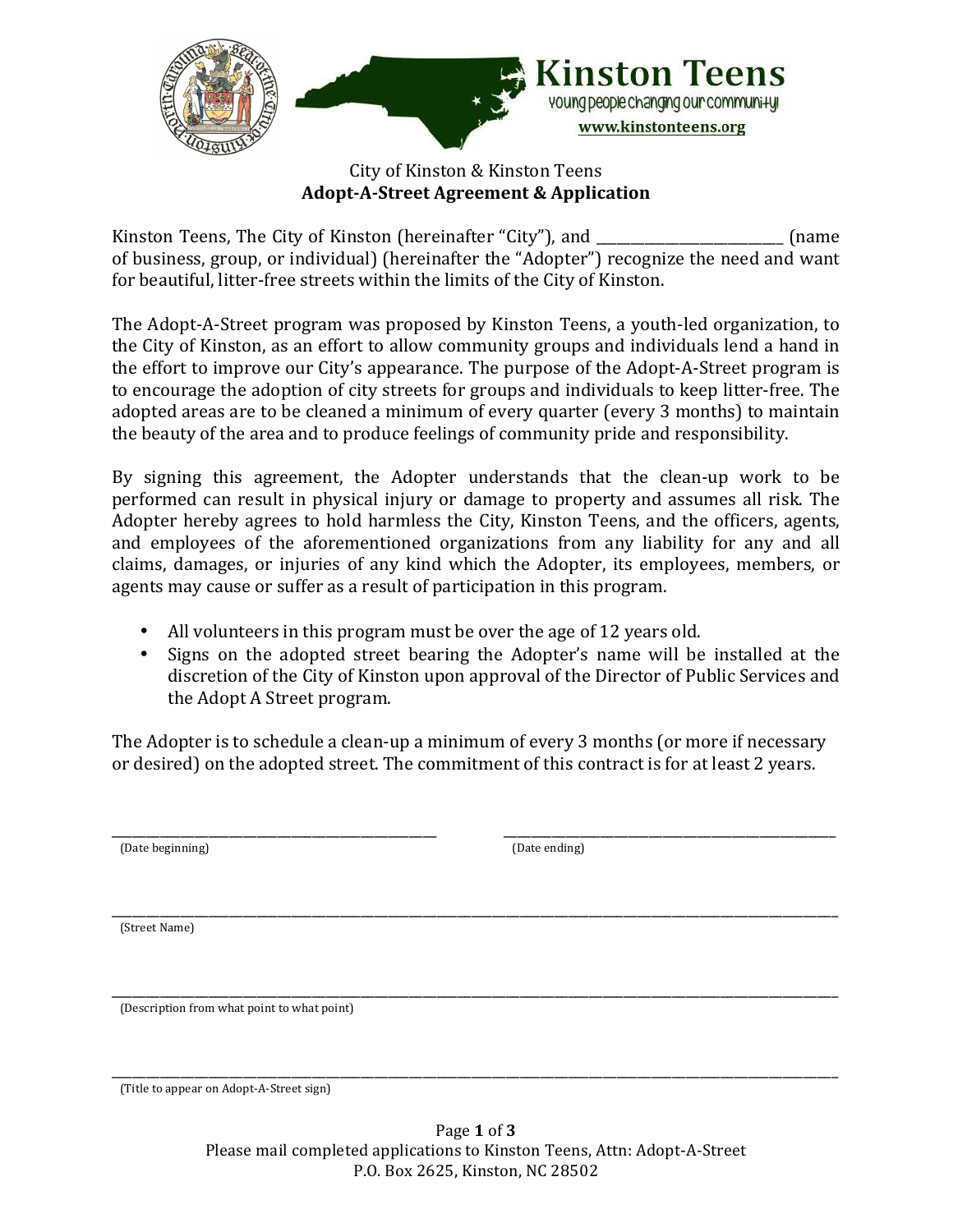# **Adopt-A-Street Application (Continued)**

| <b>Adopting Group Contact Information</b><br><b>Primary Contact Person</b> |  |
|----------------------------------------------------------------------------|--|
|                                                                            |  |
|                                                                            |  |
|                                                                            |  |
|                                                                            |  |
| <b>Secondary Contact Person</b>                                            |  |
|                                                                            |  |
|                                                                            |  |
|                                                                            |  |
|                                                                            |  |

## **Signatures of Adopters**

By signing below, the participants agree to uphold the rules and guidelines mentioned in this document and regulated by the City of Kinston, and will not hold the City or any related organizations responsible for any injuries suffered or damages they may cause or suffer as a result of participation in the Adopt-A-Street program.

\_\_\_\_\_\_\_\_\_\_\_\_\_\_\_\_\_\_\_\_\_\_\_\_\_\_\_\_\_\_\_\_\_\_\_\_\_\_\_\_\_\_\_\_\_\_\_\_\_\_\_\_\_\_\_\_\_\_\_\_\_\_\_\_\_\_\_\_\_\_\_\_\_\_\_\_\_\_\_\_\_\_\_\_\_\_\_\_\_\_\_\_\_\_\_\_\_\_\_\_\_\_\_\_\_ **Primary Group Contact Person** *Date* 

*Secondary Group Contact Person Date*

#### **Authorized Signature**

Signature of approval or rejection from official representatives of the Adopt-A-Street program.

\_\_\_\_\_\_\_\_\_\_\_\_\_\_\_\_\_\_\_\_\_\_\_\_\_\_\_\_\_\_\_\_\_\_\_\_\_\_\_\_\_\_\_\_\_\_\_\_\_\_\_\_\_\_\_\_\_\_\_\_\_\_\_\_\_\_\_\_\_\_\_\_\_\_\_\_\_\_\_\_\_\_\_\_\_\_\_\_\_\_\_\_\_\_\_\_\_\_\_\_\_\_\_\_\_

*Approved/Rejected Signature Date*

\_\_\_\_\_\_\_\_\_\_\_\_\_\_\_\_\_\_\_\_\_\_\_\_\_\_\_\_\_\_\_\_\_\_\_ \_\_\_\_\_\_\_\_\_\_\_\_\_\_\_\_\_\_\_\_\_\_\_\_\_\_\_\_\_\_\_\_\_\_\_\_\_\_\_\_\_\_\_\_\_\_\_\_\_\_\_\_\_\_\_\_\_\_\_\_\_\_\_\_